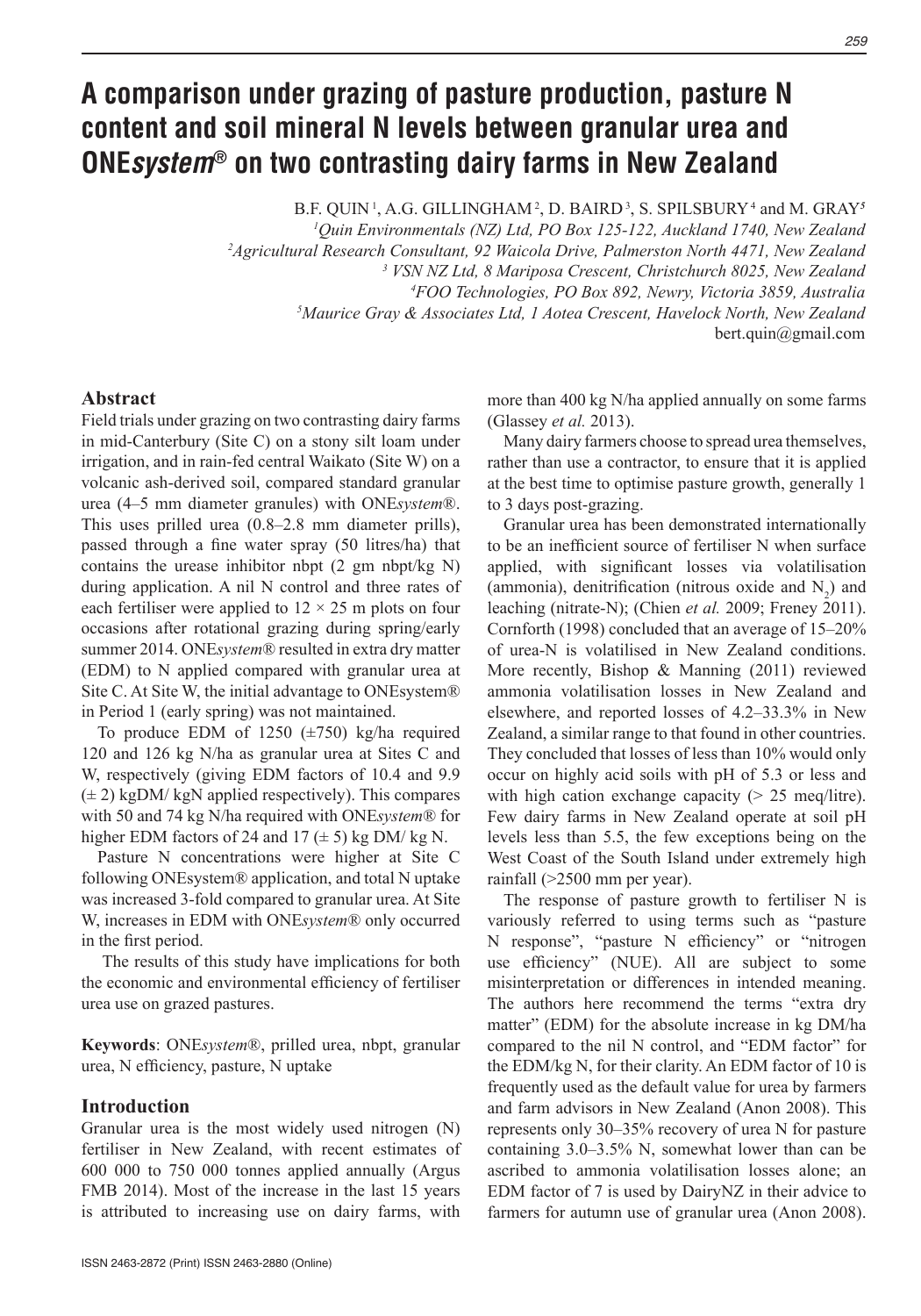Even lower EDM factors (of 3 or below) have been reported (in non-reviewed conference proceedings) to occur from January to August (Roberts & Thomson 1989). Such low EDM factors, and the implied low N recoveries, are sometimes partly attributed to incorporation of urea N into soil organic N (Ledgard et al. 1999). However, there is little if any evidence of net accumulation in soil organic N levels on established dairy farms, as compared with soil on farms recently converted to dairying from forestry, or extensive sheep and beef farming. Any incorporation of fertiliser N into soil organic matter on established dairy farms is most likely to be a short-term part of the soil N cycling process.

SustaiN® is granular urea treated with a urease inhibitor (nbpt). Watson et al. (2009) summarised two decades of published scientific research which demonstrated the effectiveness of nbpt in Ireland in both reducing ammonia volatilisation from granular urea and increasing pasture response. These findings were supported by field studies in New Zealand (Blennerhassett et al. 2006). Zaman et al. (2008) demonstrated the additional, indirect benefit of nbpt in reducing nitrate leaching from fertiliser urea, as well as reductions in ammonia volatilisation and nitrous oxide emission. EDM factors with SustaiN®, averaged over three rates of N, were  $+24\%$ ,  $-3\%$ , and  $+79\%$  ( $+33\%$ ) overall) higher than granular urea in spring, summer and autumn respectively (Martin et al. 2008). The authors noted that the summer trial application was preceded and followed by sufficient rainfall to ensure movement of urea below the soil surface, thereby minimising volatilisation losses. Stafford et al. (2008) demonstrated that in conditions selected on the basis of being not conducive to ammonia volatilisation (late winter/early spring), improvements in N efficiency with SustaiN® compared to granular urea were statistically insignificant in 8 out of 11 such selected sites. These results and those of Zaman et al. (2008) were used by Ballance Agri-Nutrients Ltd to develop the advisory recommendation for farmers, viz "Use SustaiN® instead of urea unless 5–10 mm of rain is guaranteed within 8 hours of applying N" (Ballance Agri-Nutrients 2015).

on more avenues for improvement than on reducing ammonia volatilisation. Consequently, this paper presents results from three trials conducted under grazed dairy farming, in which standard, commercial granular urea (4–5 mm granule diameter, mean diameter 4.7 mm) was compared with a new process known as ONE*system®,* developed since early 2013. ONE*system®* uses standard, commercial imported prilled urea (international standard 0.8–2.8 mm prill size range, mean 1.5 mm), wetted during spreading with a fine water spray (50 litres/ha) containing 2 gm nbpt/kg applied N (0.2%).

## **Materials and methods Trial design**

The experiments were conducted on an irrigated dairy farm near Hororata in mid-Canterbury South Island (Site C; location S 43° 34′ 39″, E 171° 56′ 36″), and on a rain-fed dairy farm near Kiwitahi in central Waikato (Site W; location S 37° 45′ 59″, E 175° 34′ 45″). Soils were a Lismore stony silt loam, a Yellow Grey Earth classified as an Ustrechrept under USDA taxonomy (Site C), and a granular, moderately free-draining allophanic Yellow Brown Loam or Humult (Site W). Both pastures were ryegrass dominant, with  $\leq 1\%$  and 7% clover present in Sites C and W respectively (Table 1), probably reflecting previous N inputs of over 150 kg N/ha annually. Plant densities were measured at both sites, by averaging the number of individual plants in random  $0.25 \text{ m}^2$  quadrats on the control (nil N) plots at both sites. Densities averaged  $420/m^2$  and  $440/m^2$  at Sites C and W respectively. Soil tests indicated nutrient levels were quite adequate for vigorous ryegrass growth on the respective soil types (Table 1). No fertiliser of any type was applied to either site in the three months preceding commencement.

The treatments included a nil N control, three rates of granular urea and three rates of the ONEsystem® processed prilled urea (Table 1). Mean particle diameters were 4.7 mm and 1.5 mm for granules and prills respectively, giving a calculated average distribution density of 45 and 450 particles/m<sup>2</sup> respectively at an application rate of 30 kg N/ha. The higher distribution density is referred to as "better coverage" in the fertiliser industry. Earlier experiments

Further progress in N efficiency requires focus

**Table 1** Soil characteristics, herbage composition and N treatments at Canterbury (Site C) and Waikato (Site W) experiments.

|        |           |    | Soil 'Quick' test |       |            |     | Pasture spp. (%) |     |     | +N rates (kg N/ha per application) |                   |  |  |  |
|--------|-----------|----|-------------------|-------|------------|-----|------------------|-----|-----|------------------------------------|-------------------|--|--|--|
|        | <b>DH</b> | P  | K S               |       | <b>CEC</b> | rve | clvr             | poa | wds | granular urea                      | <b>ONEsystem®</b> |  |  |  |
| Site C | 5.6       | 26 | $\overline{4}$    | - 11  |            | 99  | 0.5              | 0.1 | 0.5 | 14.1, 28.2, 42.3                   | 14.0, 28.0, 43.0  |  |  |  |
| Site W | 6.6       | 42 | 12                | $-11$ | $32*$      | 68  |                  | 22  |     | 27.4, 54.8, 82.2                   | 18.3, 36.6, 54.9  |  |  |  |

\*note high effective CEC at Site W due to pH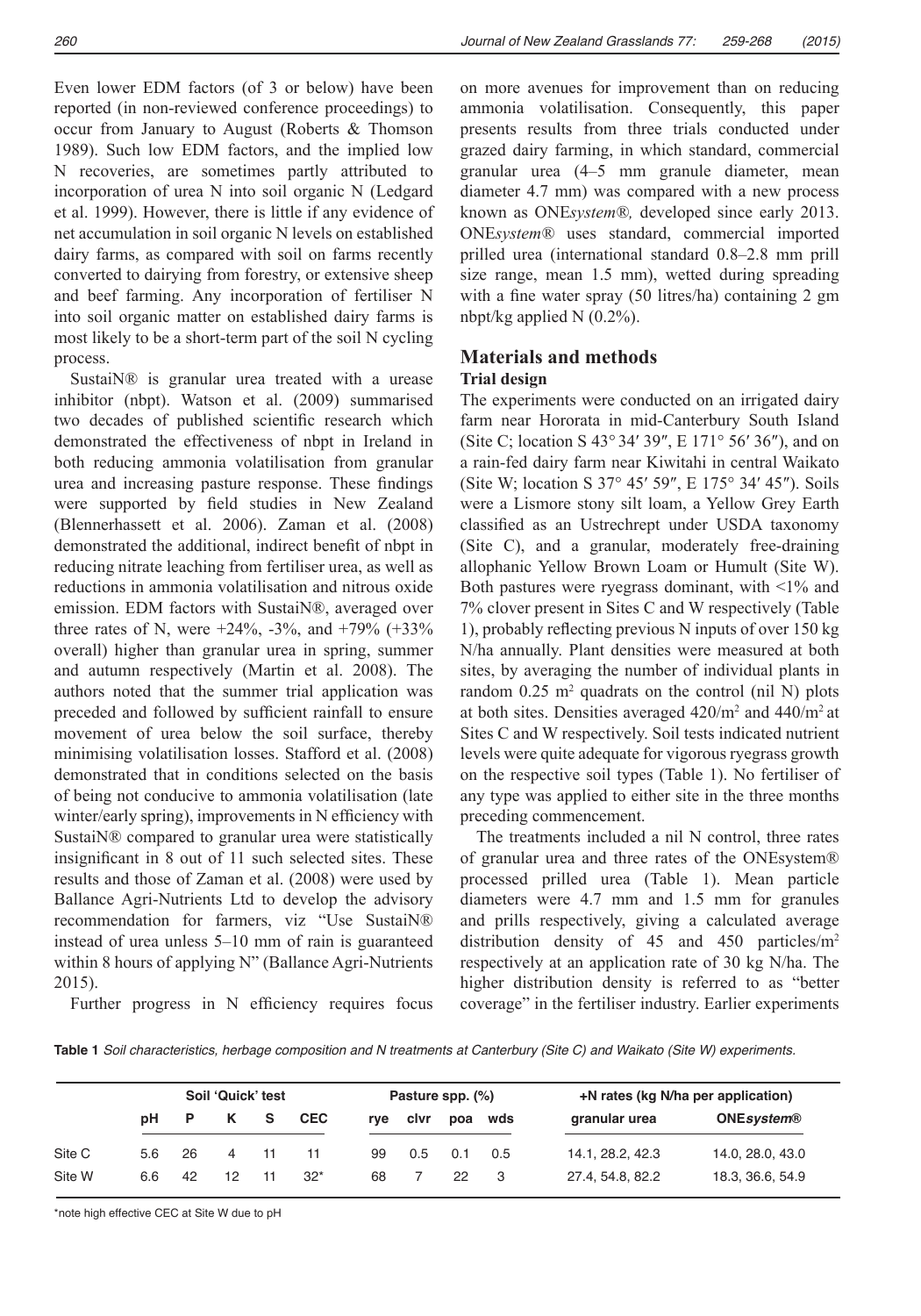

**Figure 1** Pasture extra dry matter (EDM) at Canterbury (Site C) and Waikato (Site W) experiments with increasing rates of N as granular urea or ONEsystem® on four occasions. The LSD at the 5% level between means is shown as a vertical bar.

with similar products, both in Gippsland, Victoria, and in the Waikato, New Zealand, showed that fine urea supplied without adequate water spray incorporating nbpt resulted in mild to severe leaf scorch, except where the leaves were already damp due to dew, rainfall or irrigation (S. Spilsbury pers.comm.; B. F. Quin unpublished). The addition of both spray and nbpt was therefore considered to be a sensible risk-mitigation practice until studies have been undertaken in a wider range of conditions.

Each treatment had four replicates. Plot size was  $12 \times 25$  m, chosen to encompass spreading of urea as typically undertaken by farmers. These plots included obvious urine and dung-response patches of varying





ages (40–60 per plot), which were particularly visible at Site C. All pasture dry matter (DM) data reported here are from random in-plot measurements only.

Three rates of each fertiliser were applied by an Agrispred SNGN 460 spreader, immediately after each of four grazing events during spring/early summer 2014. These rates covered the range of rates commonly used by New Zealand dairy farmers (25–50 kg N/ha), and were expected to define the N response curve. Application rates applied were checked by weighing on sheets of soft material to minimise bounce. At site W, a malfunction with the granular urea rate at the first application meant that higher rates than intended were applied (Table 1). To avoid complications with the response curve, these rates were repeated at subsequent applications of granular urea at this site (Table 1). The intended rates of ONEsystem® were applied. The physical fate of prills and granules that landed on pasture leaves was observed on some occasions.

Pasture yields before and after each grazing event were measured on individual plots using a rising plate-meter (30 readings per plot), which was calibrated against weighed DM quadrats (Table 3).

**Table 3** Regressions of weighed pasture dry matter against rising plate measurements at Canterbury (Site C) and Waikato (Site W) experiments, and overall.

| Site C  | Actual DM (kg/ha) = $0.791 \times$ plate reading - 279  | $R^2$ = 0.841 |
|---------|---------------------------------------------------------|---------------|
| Site W  | Actual DM (kg/ha) = $0.746 \times$ plate reading - 249  | $R^2 = 0.858$ |
| Overall | Actual DM (kg/ha) = $0.789 \times$ plate reading $-281$ | $R^2$ = 0.820 |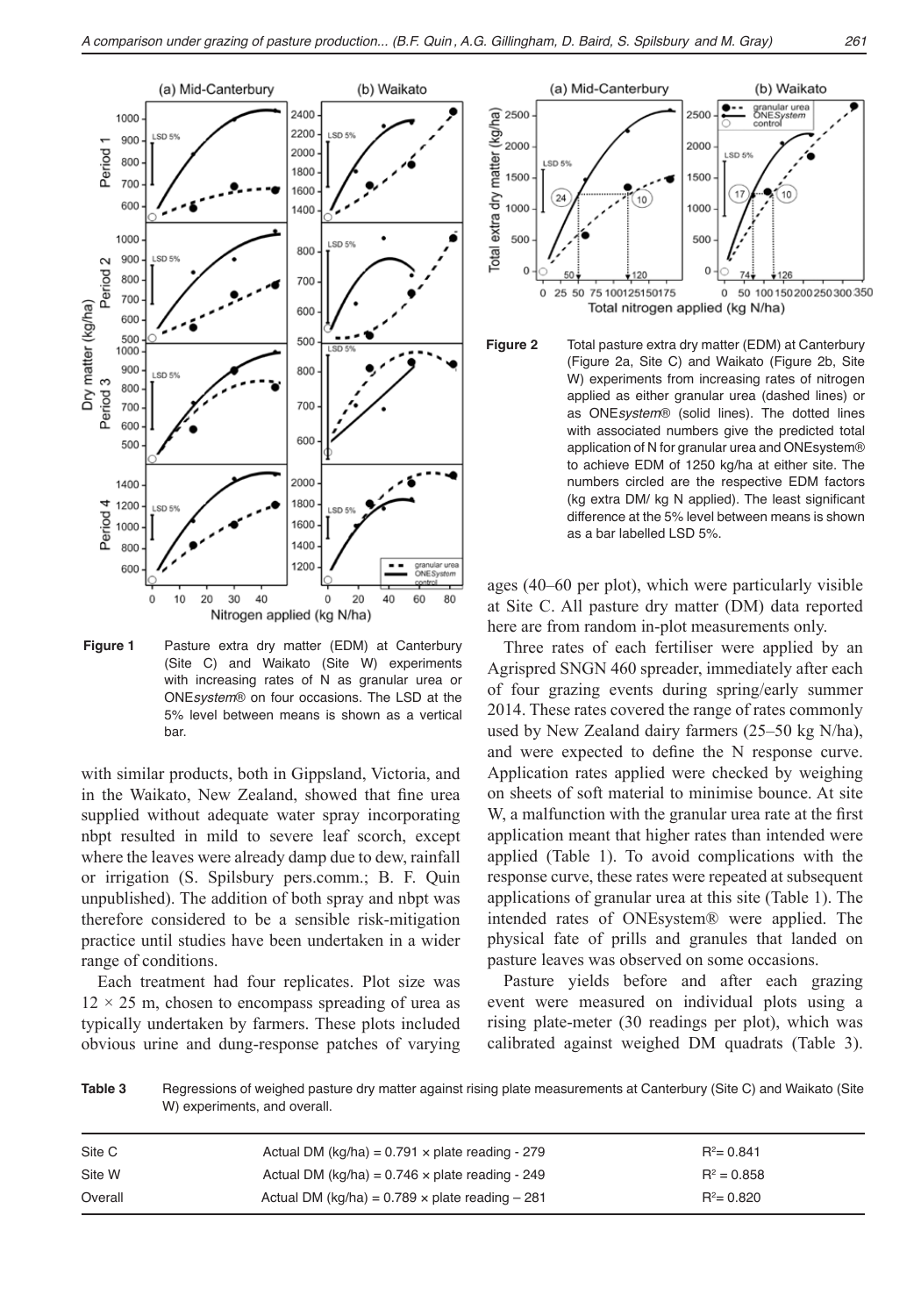The calibration combining the data from both sites over the trial durations were applied to derive pasture cover before and after grazing. Only the former are reported here (Figures 1 and 2). Topsoil (0–75mm) samples were taken on four occasions (20 October, 10 November, 2 and 22 December), from inter-urine areas within each plot, immediately before the next fertiliser N application, for ammonium-N and nitrate-N analysis, and the results averaged for the four samplings (Figure 4).

An additional, single application, 8-week duration trial commenced at Site C in early summer (11 November). This trial (Site C2), which ran for two grazing rotations, was designed to help define the relative importance of the components of ONEsystem®. Treatments were dry prills vs dry granules, wetted prills vs wetted granules, and wetted prills + nbpt (ONE*system*®) vs wetted granules+nbpt (Table 4). There were 4 replicates of each treatment, using a randomised block design. All prilled urea treatments were applied at 28.0 kg N/ha, and all granular urea treatments at 28.2 kg N/ha.

## **Statistical analysis**

A randomised block design with four replicates was

used to statistically analyse the seven treatments (control plus three levels of application for granules and prills) at both Sites C and W. The data were analysed using analysis of variance in GenStat. The least significant differences (LSDs) at the 5% level were calculated and these are presented in Figures 1-6. Separate quadratic curves were fitted to the granules and prills application rates using regression in GenStat. A common intercept was used, as both series contained the control treatment. As treatments are structured and there are only a few comparisons of interest, adjustment for multiple comparisons was not used. Statistical significant differences and LSDs between the effects of granules vs prills on pasture production are noted in the captions of relevant Figures.

For the additional trial (Site C2), data were analysed using analysis of variance in Genstat. (Table 4). Duncan's Multiple Range Test lettering was used to show treatments that were significantly different (P<0.05) from one another.

### **Weather data and irrigation**

Rainfall and soil temperature data around the fertiliser application dates for the trials are given in Table 2. For

|         |  |  |  |                                                |  |  |  |  |  |               |  | average wind and maximum qusts (km/hr) on days of application, at Site C (mid-Canterbury) and Site W (Waikato). |
|---------|--|--|--|------------------------------------------------|--|--|--|--|--|---------------|--|-----------------------------------------------------------------------------------------------------------------|
| Dates   |  |  |  | (rainfall days prior) on (rainfall days after) |  |  |  |  |  | max temp °C   |  | av. wind*                                                                                                       |
| dav/mth |  |  |  | 6 5 4 3 2 1 0 1 2 3 4 5 6                      |  |  |  |  |  | 3 2 1 0 1 2 3 |  | (max. qusts)                                                                                                    |

**Table 2** Daily rainfalls (mm) and maximum air temperatures (°C), all rounded, in days before and after N application dates, and

| day/mth  | 6        | -5             |                | 4 3            |                |                | 2 1 0 1 2 3             |              |                |                | $\overline{4}$ |          | 5 6        |    | 3 2            | $\overline{1}$ | 0              | $\overline{1}$ | 2 3   |      | (max. gusts) |
|----------|----------|----------------|----------------|----------------|----------------|----------------|-------------------------|--------------|----------------|----------------|----------------|----------|------------|----|----------------|----------------|----------------|----------------|-------|------|--------------|
| Ca 24/9  | $\Omega$ | $\overline{0}$ | 10             | $\overline{0}$ | $\Omega$       | $\overline{0}$ | $\mathbf{0}$            | $\mathbf{0}$ | $\overline{0}$ | 6              | $\Omega$       |          | $0\quad 0$ | 8  | $\overline{4}$ |                | 8 14           | 12 15 10       |       |      | 4 (24)       |
| Cb 21/10 | $\Omega$ | -8             | $\overline{1}$ |                | 5 0            | 5              | $\mathbf{0}$            | $\mathbf 0$  | $\Omega$       | $\Omega$       | $\Omega$       | $\Omega$ | - 1        | 11 | 9              | 14             | 9              | 12             | 13    | - 9  | 5(18)        |
| Cc 11/11 | $\Omega$ | - 0            | $\Omega$       | $\Omega$       | $\overline{0}$ | $\overline{0}$ | $\overline{\mathbf{0}}$ | $\mathbf{0}$ | $\Omega$       | $\Omega$       | $\Omega$       |          | $0\quad 0$ |    | 12 14          | 15             | 18             | 10             | 11 12 |      | 6(30)        |
| Cd 3/12  | $\Omega$ | $\overline{4}$ | $\Omega$       | 8 <sup>1</sup> | 2 0            |                | $\mathbf 0$             | $\Omega$     | $\overline{4}$ | $\Omega$       | $\Omega$       | $\Omega$ | - 2        |    | 14 7           | 11             |                | 13 22 12 15    |       |      | 11 (26)      |
| Wa 17/9  | 11       |                |                |                |                |                | 4 1 2 3 0 11 5 14       |              |                | 8              | 100            |          |            |    | 13 11          |                | 13 12          | 11             | 13 11 |      | 8(27)        |
| Wb 14/10 | $\Omega$ | $\overline{1}$ | $\Omega$       | $\overline{0}$ | $\Omega$       | $\overline{0}$ | $\mathbf 0$             | $\mathbf{0}$ |                | 0 13           | $\Omega$       |          | $0\quad 0$ |    |                |                | 11 12 12 14 13 |                | 14 14 |      | 1(20)        |
| Wc 21/11 | $\Omega$ | 19             | $\Omega$       | $\Omega$       | $\Omega$       | $\Omega$       | $\mathbf{0}$            | $\Omega$     | $\Omega$       | $\Omega$       | $\Omega$       | 72       |            |    | 15 14          | 14             | 15             | 17             | 17    | - 15 | 8(24)        |
| Wd 9/12  | $\Omega$ | - 0            | $\Omega$       | $\Omega$       |                |                | 9                       | $\Omega$     | $\Omega$       | $\overline{4}$ | 2              | $\Omega$ | $\Omega$   |    | 17 17          | 20             | 17             | 18             | 18 16 |      | 6(16)        |

Figures in **bold** are for days of fertiliser N application \* km/hr

**Table 4** Canterbury Site C2. Pasture yield (kg DM/ha) obtained with a nil N control and single applications of N (28 kg N/ha) of dry, wetted and wetted+nbpt versions of granular and prilled urea. Extra dry matter (EDM) factors are in brackets.

|               | Control (nil N) | dry fertiliser N   | N +water           | $N + water + nbpt$ |
|---------------|-----------------|--------------------|--------------------|--------------------|
| Granular urea | 1727a           | $2016^{ab}$        | 1780 <sup>ab</sup> | 2121bc             |
|               |                 | (9.6)              | (1.8)              | (13.1)             |
| Prilled urea  | 1727a           | 2344 <sup>cd</sup> | 2579 <sup>d</sup>  | 2432 <sup>d</sup>  |
|               |                 | (20.6)             | (28.4)             | (23.5)             |

LSD 5%: 297. Significance : urea\*\*\* ; urea form (granular/prilled)\*\*\*; urea form x method'

Duncan's Multiple Range Test: Treatments results that are not followed by the same letter differ (P<0.05) from one another.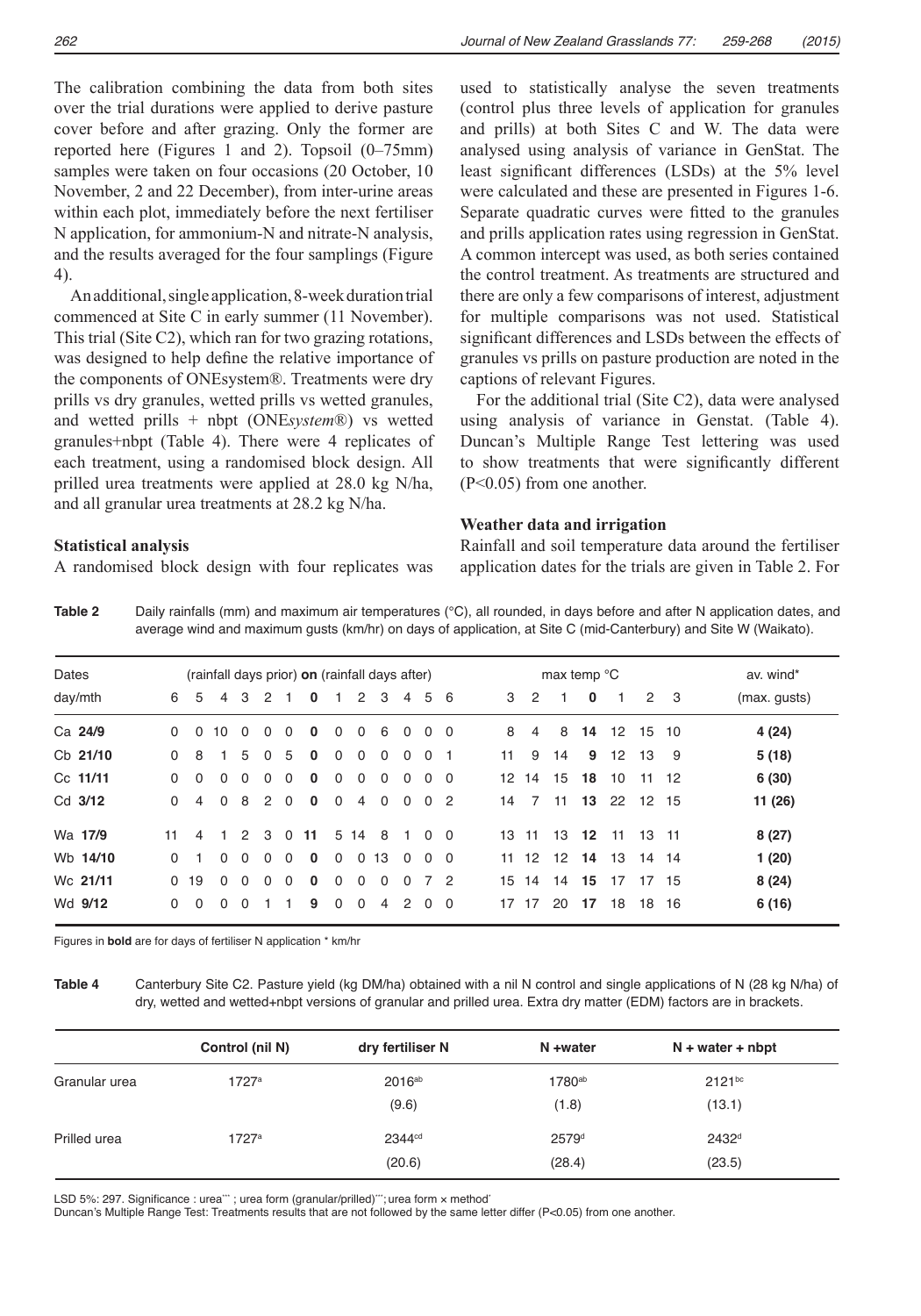

**Figure 3** Average plant nitrogen percentage over four periods prior to grazing events at the Canterbury (Fig. 3a, Site C) and Waikato (Fig. 3b, Site W) experiments from increasing rates of N applied as either granules or ONEsystem®.



**Figure 5** Soil ammonium-N (ppm) averaged over four applications at the Canterbury (Fig. 5a, Site C) and Waikato (Fig. 5b, Site W) experiments from increasing rates of N applied as either granules or ONEsystem®.

Site C, NIWA's Horarata West station was used for rainfall data, with the Lincoln Broadfields site (NIWA and Plant & Food Research) providing temperature and wind data. The weather at Site C was unusually dry during the trial period. The farmer moved a "Rotorainer" irrigation system around the farm on an approximately weekly rotation, set to deliver up to 20 mm per irrigation. This ensured that any drainage (and therefore nitrate leaching) was never excessive. The soil was observed during the four soil sampling occasions to have dropped below optimum moisture levels on some occasions, but no wilting of pasture was observed. The rotation was as per normal farm practice, except that the farmer delayed irrigation of the trial paddock by one day on the one occasion when irrigation would otherwise have occurred on the same day as fertiliser application.

For Site W, all data were available from NIWA's Toenepi site. There were more rainfall events at Site









W than at Site C. Site W also maintained good pasture growth throughout the trial. The soil was observed to be gradually drying out during the last two soil sampling occasions, but as at Site C, no wilting of pasture was observed. As with Site C, little drainage and therefore leaching of nitrate below the root zone was assumed to have taken place during the trial.

#### **Results**

## **Physical fate of applied fertiliser particles**

Prills and granules naturally landed on both plant leaves and on bare ground. The majority of granules of urea that landed on foliage were observed to roll off the leaves during application, even when applied to wet pasture, and reach the soil surface. The exceptions occurred generally when granules became trapped in a leaf-stem juncture. These had invariably disappeared the following day, presumably due to dissolution of the highly hygroscopic product overnight. By comparison,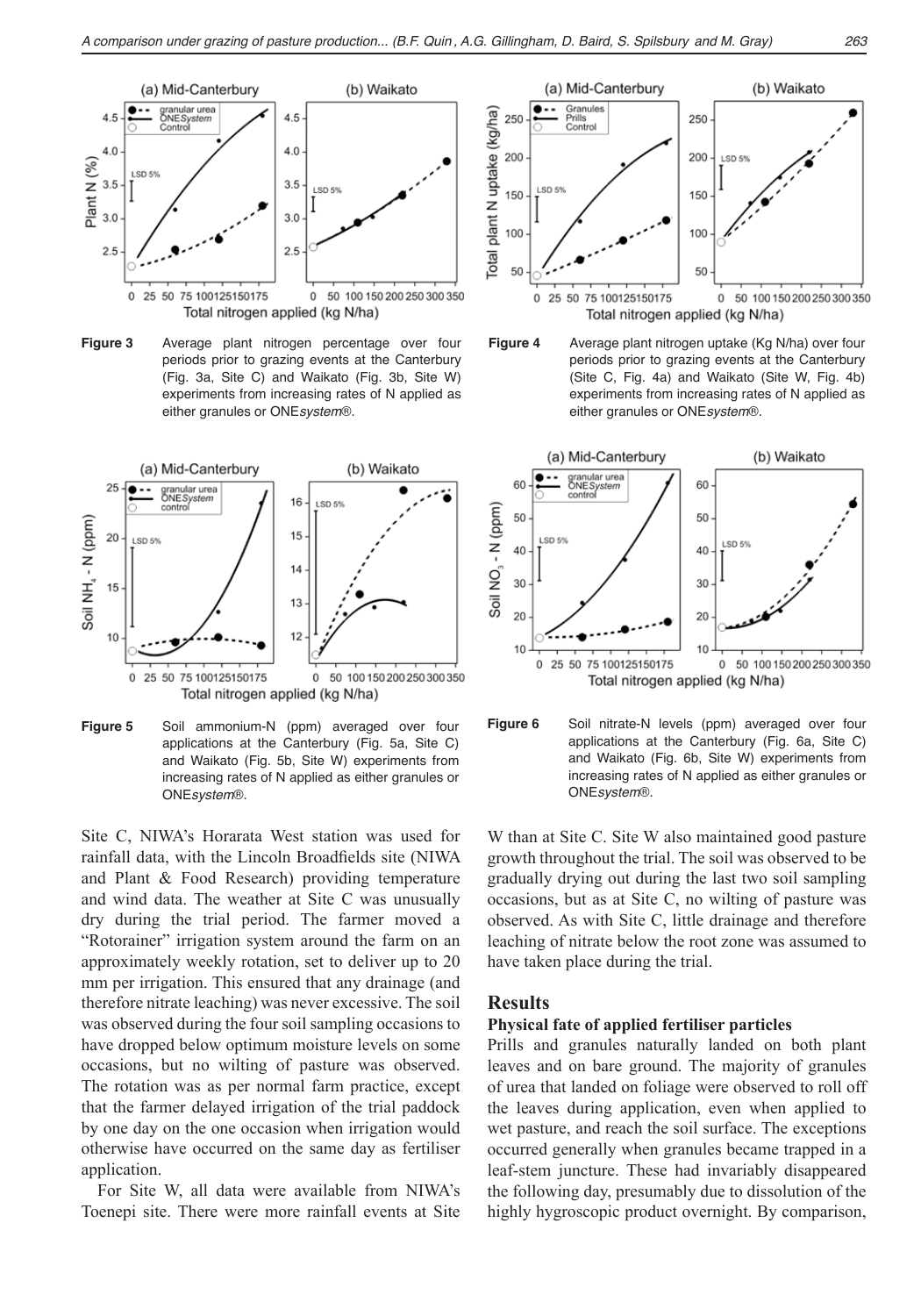many of the much lighter wetted prills that did not directly land on the soil surface adhered to the leaves. Some of these dried out and became dislodged by wind or leaf movement; others were observed to gradually dissolve on the leaf surface over a period of hours as has been observed in field trials with similar products in Gippsland, Victoria, Australia and in the Waikato, New Zealand (S Spilsbury, pers. comm.; B.F. Quin unpublished). The lower addition of anti-caking agent to commercially manufactured prills compared to granular urea would have assisted dissolution of the former (S.Harold, pers.comm.).

#### **Dry matter yields**

At Site C, EDM was greater with ONE*system®*  (P<0.05) than with granular urea on three of the four individual growth periods (Figure 1(a);  $P<0.05$ ), and overall when N application rate exceeded 20 kg N/ha (Figure 2(a); P<0.05). Plots treated with ONE*system®*  could be visibly differentiated with the naked eye. Urine patches from previous grazings were far less discernible where ONE*system®* had been applied than in the nil-N control or granular urea plots, indicating that the strong pasture responses occurring in the plot inter-urine areas reduced the percentage difference in DM between urine-affected and inter-urine areas. Over the trial duration, four applications of 30 kg N/ha (a total of 120 kg N/ha) as ONE*system®* produced 2320 kg/ha EDM, compared to only 1250 kg/ha EDM with granular urea (Figure 2(a)).

At site W, EDM with ONE*system®* was greater (P<0.05) than with granular urea for the first grazing rotation at the intermediate rates of N application (25–40 kg N/ha), but not subsequently, or at all rates of application, at this level of significance (Figure 1(b)).

Over the trial duration, a total of 120 kg N/ha as ONEsystem® produced 1770 kg/ha EDM, compared to 1200 kg/ha EDM with granular urea (Figure 2(b)). This difference achieved significance at the 10% level.

#### **N uptake by pasture**

At Site C, herbage N levels in control plots averaged 2.25% (Figure 3(a)). ONE*system®* application resulted in significantly greater pasture N concentrations of 3.2– 4.6% N at N rates of more than 25 kg N/application (Figure 3(a)), and consequently greatly increased N uptake (Figure 4(a)). At Site W, trial-average pasture N concentrations and uptake increased almost linearly with N application rate for the two fertiliser types Figures 3(b) and 4(b). There were no significant differences in these effects between forms of N.

#### **Soil mineral N levels**

At Site C, levels of soil ammonium-N increased (P<0.05) with total N application over the trial duration

of approximately 150 kg N/ha as ONE*system®* (Figure  $5(a)$ ; soil nitrate-N increased (P<0.05) with total N application over approximately 75 kg N/ha (Figure 6(a)). There were no significant increases in either form of soil N with granular urea at this site (Figures 5(a) and  $6(a)$ ).

At site W, there were statistically significant increases in ammonium-N with granular urea (Figure 5(b)) and in nitrate-N with both ONE*system®* and granular urea (Figure 6(b). There were no significant differences between the two types of fertiliser at this site with either soil ammonium-N or nitrate-N.

## **Site C2 - Coverage, water-spray and nbpt contributions to EDM**

The fertiliser treatments were applied to this single application, 8-week duration trial after midday on 11 November. This day was warmer (max. 18°C) by 3 to 8°C than the preceding and following 3 days (Table 2). No rainfall fell over these days (Table 2), but morning dews were observed. With granular urea, only N+water and N+water+nbpt increased DM compared to the nil N control (Table 4). Dry prills produced higher DM  $(P \le 0.05)$  than dry granules and granules + water. The addition of water or water+nbpt to prills did not produce significantly greater yields than dry prills, but only prills+water and prills+water+nbpt produced higher (P<0.05) DM response than granules+water+nbpt (Table 4). The average EDM factor for all forms of prilled urea was higher  $(P<0.05)$  than that for all forms of granules averaged (24.2 *vs* 8.2, or 2.9 times).

#### **Discussion**

#### **Mid-Canterbury (Site C)**

On this irrigated site, four applications of 30 kg N/ha as granular urea (a total of 120 kg N/ha) gave EDM of 1250 kg DM/ha over the trial duration, an EDM factor of 10.4 kg DM/kg N applied. The same EDM required a total of 50 kg N/ha (i.e. four applications of 12.5 kg N/ha) using ONE*system®*, giving an EDM factor of 24, or 2.4 times higher than from granular urea (Figure 2).

Higher plant N concentrations  $(P<0.05)$  with ONE*system®* than from granule application at each rate of N application (Figure  $3(a)$ ) resulted in higher N recovery (Figure 4(a)). Estimated simplistically from plant N uptake, fertiliser N recovery ranged from 95 to 122% for ONE*system®* at this site. Recoveries of highly efficient fertiliser N exceeding 100% when calculated this way are not unknown. Hawkesford (2014) attributed this to fertiliser-stimulated roots scavenging more efficiently for soil mineral N and other nutrients. The high pasture N concentrations achieved with ONE*system®* in this trial have implications for increased urine-N loadings at the subsequent grazing, and it is therefore suggested that N applications as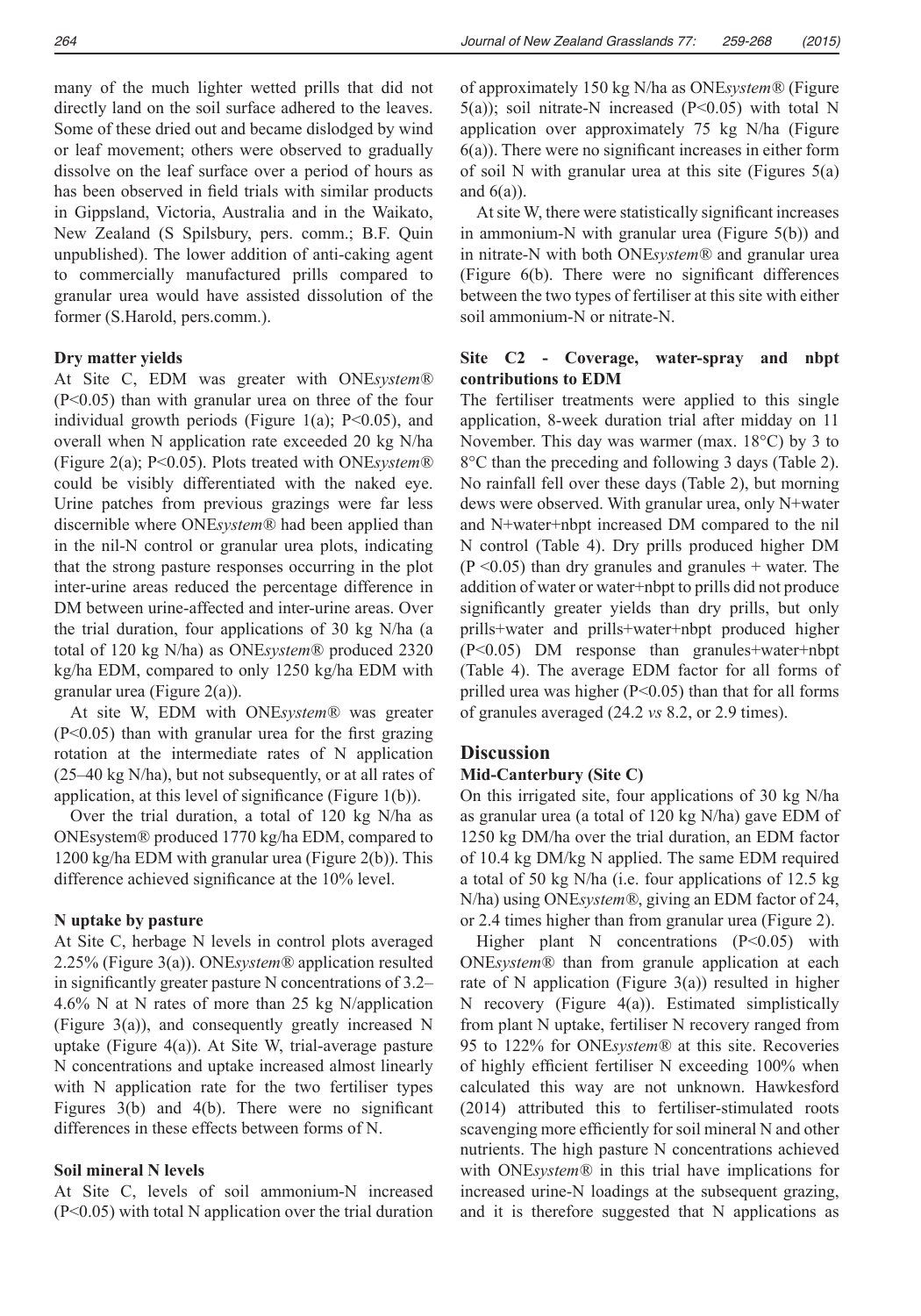ONE*system®* should not exceed 15–20 kg N/ha in the soil and climatic conditions similar to those at Site C. Given the very large advantage to prilled urea in its various forms to granular urea at Sites C and C2, it is important to consider the possible factors responsible. As farm irrigation rotations at Site C were designed to avoid the soil water-holding capacity being exceeded, and no extreme rainfall events took place (Table 2), it is likely that nitrate leaching was not a major form of fertiliser N loss. The more even coverage, reduction in ammonia volatilisation, and a degree of foliar uptake are proposed as the main reasons for the superiority of the forms of prilled urea over granular urea at this site. These advantages are closely interlinked. With granular urea, the low distribution density of granules provides uneven distribution of fertiliser N to the 400-plus plants/ $m<sup>2</sup>$  and the pH of the soil solution surrounding each granule increases to 8.2 (Watson *et al.* 2009). At this level of soil pH, ammonia volatilisation is greatly enhanced (Bishop & Manning 2011). With prills however, those that rolled off the leaf surface and reached the soil could each have released an order of magnitude less N into the surrounding soil, meaning that the maximum localised soil pH could be approximately a full pH unit lower than with granules. Some of the urea from prills that dissolved on the leaf could have been taken up directly through the leaves, especially in the presence of nbpt (Dewar *et al.* 2010).

The combination of these effects explain both why prilled urea was effective, and granular urea inefficient, at Sites C and C2. The combination of the effects, and the reasonably efficient irrigation programme, make it very likely that ammonia volatilisation was the greatest N loss mechanism from granular urea at Site 2, reducing the recovery of applied N to 34–40% based on plant N uptake (from Figure  $4(a)$ ). At Site 2, over the period of the trial, the addition of water spray and nbpt did not add significantly to the effectiveness of either dry granular or dry prilled urea (Table 4). However it should be noted that granular urea gave an increase  $(P<0.05)$  in DM over the nil N control only when treated with water+nbpt (equivalent as a product to "wetted SustaiN®"), and prilled urea exceeded this treatment (P<0.05) only when treated with water or water+nbpt (ONE*system®*).

The soil nitrate-N and ammonium-N remaining in the surface soil at Site C after successive applications of the two higher rates of N applied as ONE*system®*  (Figures 5(a) and 6(a)) would be expected to result in higher residual pasture growth, but with a risk of nitrate leaching if a heavy rainfall event occurred. For this reason as well, individual applications of no more than 15–20 kg N/ha per rotation as ONE*system®*  are considered to be optimum under this soil type and irrigation. Furthermore, it could be expected that increasingly warm conditions over late spring, summer and early autumn would increase the risk-mitigation benefits of incorporating nbpt into a water spray applied with the prilled urea; both in terms of avoiding leaf scorch and increasing EDM factors.

## **Central Waikato (Site W)**

For the first period, ONE*system®* produced more  $(P<0.05)$  DM than granular urea over the 25–40 kg N/ ha range of fertiliser N application. Improved coverage, and with it more efficient plant uptake of fertiliser N, was assumed to be the most important factor during this first period of the trial at Site W.

The key question that then arises is why the advantage to ONE*system®* failed to show a continuing advantage as it had at Site C. This is particularly so given the higher pH  $(6.6)$  at Site W, as there is known to be a relationship between ammonia volatilisation from granular urea and pH when data from a very wide range of soil pH  $(4–8)$  is compared (Watson 2000; Bishop & Manning 2011). However, Dancer et al. (1973) found no differences over the narrower pH range investigated of 4.7–6.6. Also, the soil at Site W is known to have a high natural pH of 6.1–6.3 (Waikato Region Soil Maps 2015), but it also has a very high effective CEC (32 meq/litre, Table 1), the latter being one of the most important factors in reducing ammonia volatilisation (Bishop & Manning 2011). The combination of this, the 11 mm rainfall on the day of first N application and 27 mm over the following 3 days, and the 9 mm rainfall on the day of the last N application, would have minimised the risk of ammonia volatilisation from granular urea during the trial (Martin *et al.* 2008). In addition, the accumulation of ammonium-N with granular N at this site suggests that soil Nitrosomanas activity may have been insufficient to quickly nitrify the high levels of ammonium-N generated around individual fertiliser particles. Delayed nitrification is likely to have produced a high supply of nitrate-N in the latter stages of the trial (Figure 6(b)), again diminishing the advantage of ONE*system®.* Finally, the soil at Site W is described (Waikato Region Soil Maps 2015) as having imperfect drainage, which would have further reduced the advantage of ONE*system®* compared to granular urea by reducing nitrate leaching at this site. Fertiliser N recovery with granular urea, calculated from the increases in plant N content, were between 47 and 54% for all rates of N, with no effect of N rate, approximately 50% higher than the range of 30–35% calculated for Site C.

As far as the performance of ONE*system® i*tself at Site W is concerned, steadily rising air and soil temperatures during this trial (Table 2) would have increased urease enzyme activity, reducing the ability of the nbpt in ONEsystem® to control soil urea hydrolysis (Watson *et al.* 2009). To maintain the advantage of ONE*system®* in late spring and summer on these deep,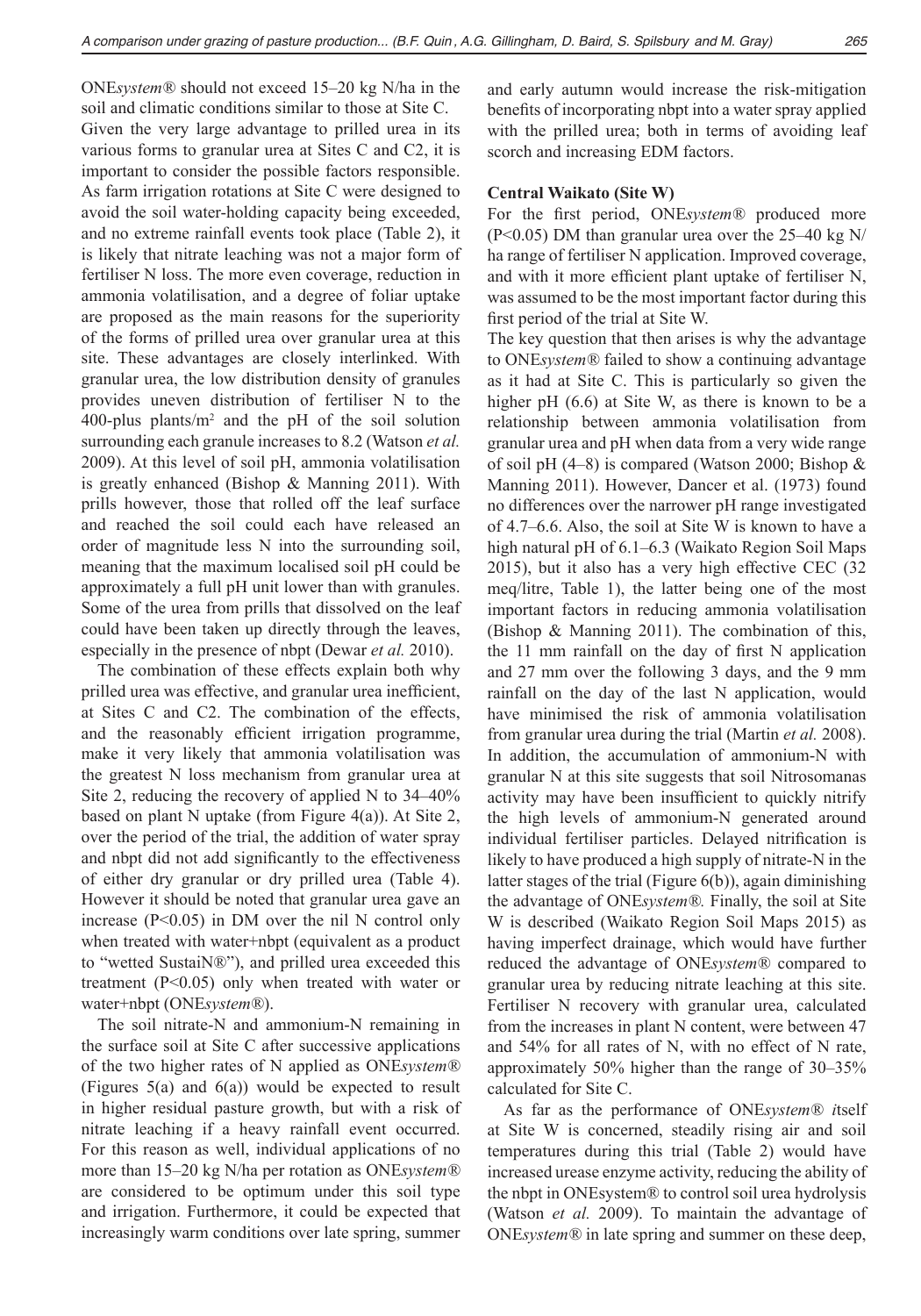high organic-matter soils, it is likely therefore that either the concentration of nbpt applied in ONE*system®* needs to be increased, and/or that the nbpt needs to be coated directly onto the prills before application. N recoveries ranged from 54% at the highest N rate to 70% at the lowest (Figure 4(b)), indicating the advantage of a strategy of "following the cows" with low applications of N as ONE*system®,* but these recoveries were still nearly 50% lower than the 90–122% achieved with the various rates of N as ONE*system®* at Site C*.*

The combination of the relatively efficient (compared to Site C) performance of granular urea at Site W, combined with the relatively poor performance of ONE*system®* for the reasons described, and the variability in growth resulting from the presence of excreta, lead to the absence of a statistically significant advantage to ONE*system*® across the combined rates of N over the full trial period at this site.

However, focusing specifically on the DM obtained at Site W over the full trial duration with a rate of granular urea applied that is near the most typical in farmer practice (e.g., 31.5 kg N/ha at each application, or 126 kg N/ha overall, Figure 2) it is seen that EDM of 1250 kg/ha was obtained (an EDM factor of 9.9). Despite the decline in effectiveness of ONE*system®* during this trial, the same increase in EDM required a total application of only 74 kg N/ha (four applications of 18.5), giving an increased (P<0.1) EDM factor of 17.

The high pasture N concentrations achieved with both forms of N at Site W would be expected to result in higher urine-N loadings of the soil during the subsequent grazing. This suggests that individual applications of either form of N should not exceed 30 kg N/ha on these deeper, fertile soils.

# **Conclusions**

These trials showed that ONE*system®*, where urea prills were wetted with water containing nbpt during the application, produced significantly more pasture than from standard application of urea granules containing the same rate of fertiliser N.

The advantage of of ONE*system*® was markedly greater at the Mid-Canterbury (irrigated) site on a stony soil than at the Waikato site on a volcanic ashderived soil where the advantage to ONE*system®* was limited to early-mid spring (mid-September–mid-October). EDM factors (extra kg DM/kg N applied) at typical rates of N increased from 10 with granular urea at both sites, to 24 and 17 at the two sites with ONE*system*®.

It is concluded that a major advantage of the ONE*system®* is likely to be related to factors associated with the more uniform higher density application of N to plants as urea prills compared to that from the fewer number of urea granules providing the same fertiliser N application rate.

Further research is required on a wider range of soils and environmental conditions in order to provide specific recommendations to farmers on a local basis regarding the advantages of the ONE*system®.*

# **ACKNOWLEDGEMENTS**

Dr M-L Nguyen (Group ONE Consultancy Ltd) is thanked for his comments on the manuscript. This research was funded entirely by Global Sustainable Farming Ltd, 24 Bridge St, Hamilton, 3216, New Zealand. Dr B.F. Quin is a Director of Group ONE Consultancy Ltd, Quin Environmentals (NZ) Ltd and Global Sustainable Farming Ltd. Dr Quin has no pecuniary interest either in Ballance Agri-Nutrients Ltd or in its product SustaiN®.

## **REFERENCES**

- Anon, 2008. Nitrogen Principles of applying nitrogen fertiliser to pasture. DairyNZ, Farm Fact Sheet 7-1. http://www.dairynz.co.nz/page/pageid/2145861419*.*  Updated Nov. 2008.
- Argus FMB Nitrogen. 2014. Market Summary granular urea leads the market higher. Issue 14-31, 31 July 2014, 11 pp.
- Ballance Agri-Nutrients. 2015. Key products. http:// www.ballance.co.nz/Our-Products/Key-Fertiliserproducts*.* Accessed 16 March 2015.
- Bishop, P.; Manning, M. 2011. Urea volatilisation: the risk management and mitigation strategies. In: Adding to the knowledge base for the nutrient manager. Eds Currie, L.D.; Christiensen, C.L. http:// flrc.massey.ac.nz/publications.html. Occasional Report No. 24. Fertilizer and Lime Research Cente, Massey University, Palmerston North, New Zealand. 13 pages.
- Blennerhassett, J.D.; Quin, B.F.; Zaman, M.; Ramakrishnan, C. 2006. The potential for increasing nitrogen responses using Agrotain treated urea. *Proceedings of the New Zealand Grassland Association 68*: 297-301.
- Chien, S.H.; Prochnow, L.I.; Cantarella, H. 2009. Recent developments of fertilizer production and use to improve nutrient efficiency and minimize environmental impacts. *Advances in Agronomy 102*: 267-322.
- Cornforth, I. 1998. Practical soil management. Lincoln University Press, Lincoln University, Canterbury, New Zealand, pp 248.
- Dancer, W.S.; Petersen, L.A.; Chesters, G. 1973. Ammonification and nitrification of N as influenced by soil pH and previous N treatments. *Soil Science Society of America Journal 37(1)*: 67-69.